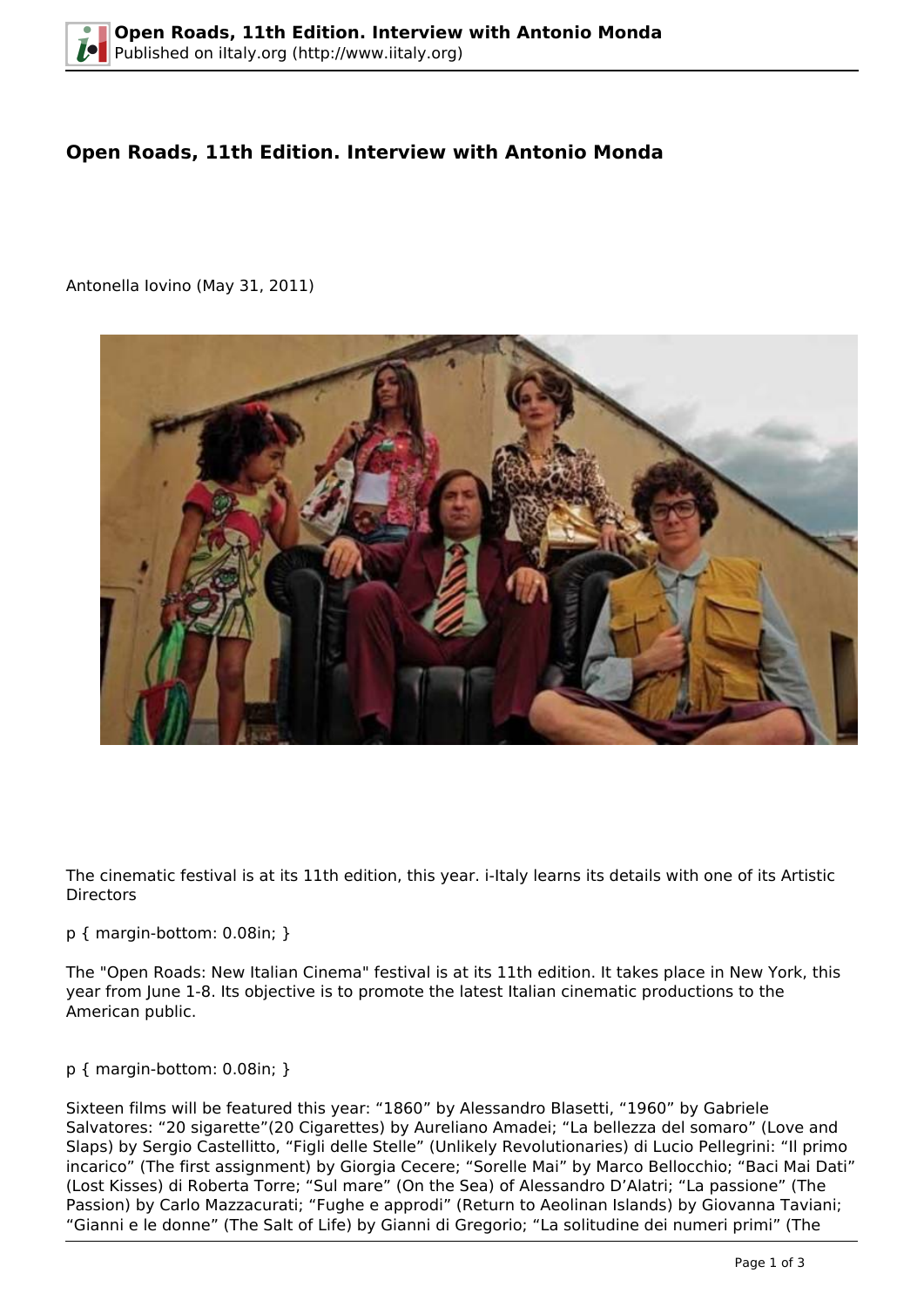Solitude of Prime Numbers) by Saverio Costanzo; "Noi Credevamo," (We Believed) di Mario Martone; e "La donna della mia vita" (The Woman of My Life) by Luca Lucini.

I-Italy had the opportunity to interview Antonio Monda, professor of film at New York University and one of the two Artistic Directors of the festival.

## **Open Roads is at its 11th edition. Have you recorded an increase in the interest towards Italian cinema in America?**

Absolutely. I am happy that these screenings create dialogue with an international public, especially from New York, since on an average, 60-70% of the public is American.

## **This year's films seem to have been chosen with a particular social interest. What criteria were followed in making these choices?**

Yes we have movies such as 'Qualunquemente' or Marco Bellocchio's documentary "Sorelle Mai" which substituted "Il gioiellino", previously on the billboard - that feature important readings of the social reality of Italy, today. However, the criteria in selecting are always related to the quality of the cinematic product: we don't choose a theme over another. We can't avoid noticing that some of the best Italian films of today are particularly relevant to social themes.

# **Which aspect of Italy do you believe strikes the American public most?**

Italian regionalism continues to be featured a lot, considering for example Giovanna Taviani's documentary on the Aeolian Islands; many movies are filmed in different cities. There is also a particular attention to history, coinciding with the 150th anniversary of the Italian unification - for instance in Mario Martone's "Noi Credevamo". These are the main aspects, because the allow us to understand the past and the local aspects so we can better understand Italy in general.

### **What difficulties do these films encounter after the festival in attempting to obtain an American distribution?**

Two or three of the thirteen or fourteen movies featured in the festival are then distributed, so about one out of six. Obviously the objective, the intention, and the passion of all of us involved, is to reach three or four per year. Every year we organize a lunch with the distributors, to encourage them, and have them meet the directors personally, to make them fall in love with the works and get them to buy the proposal.

# **Do you believe there are great differences between Italian and American cinema?**

Surely. I don't mean differences in quality, because our cinema is quite healthy qualitatively. American cinema has also demonstrated a great capacity towards innovation lately, a sign of intellectual courage and strong spiritualism.

### **Monda remains super partes when we ask him: which among this year's films will be more successful?**

I support all of them equally. I am proud of the variety: from documentary to historic film, from a generational movie to a comedy, I can't choose one, I can only invite everyone to participate in the festival.

It is up to us, then, to follow this year's Open Roads which seems filled with interesting proposals. On Tuesday May 31st the Italian Cultural Institute of New York is hosting a [Round Table on "Cinema](http://www.iicnewyork.esteri.it/IIC_NewYork/webform/SchedaEvento.aspx?id=527&citta=NewYork) [Made in Italy between new tax incentives and new talents"](http://www.iicnewyork.esteri.it/IIC_NewYork/webform/SchedaEvento.aspx?id=527&citta=NewYork) [2]. Speakers include Roberto Cicutto -President of Cinecitta' Luce-FilmItalia, the producers Rose Ganguzza, Gene Kelly, Marco Valerio